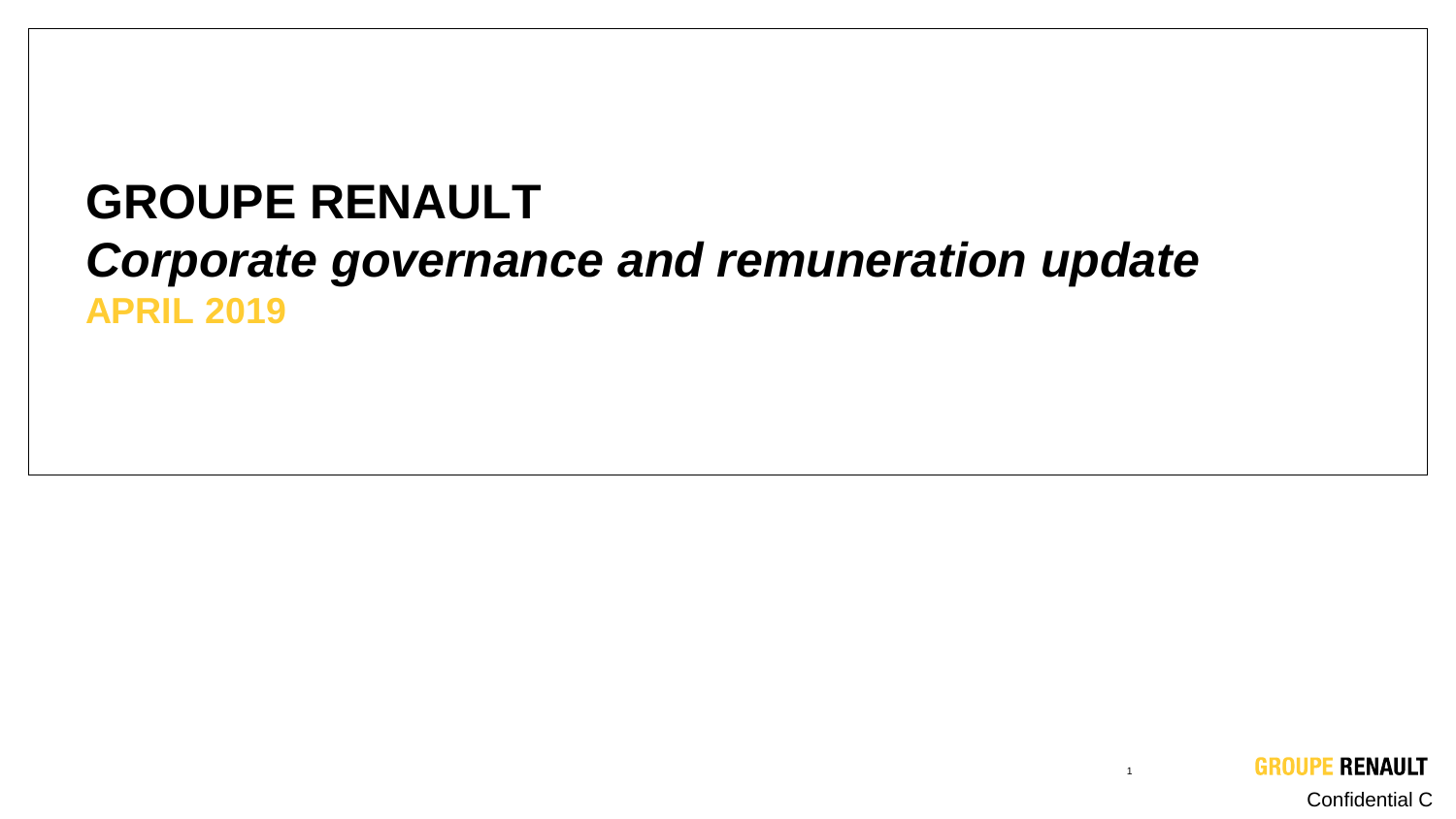

# **Groupe Renault's strategy**



2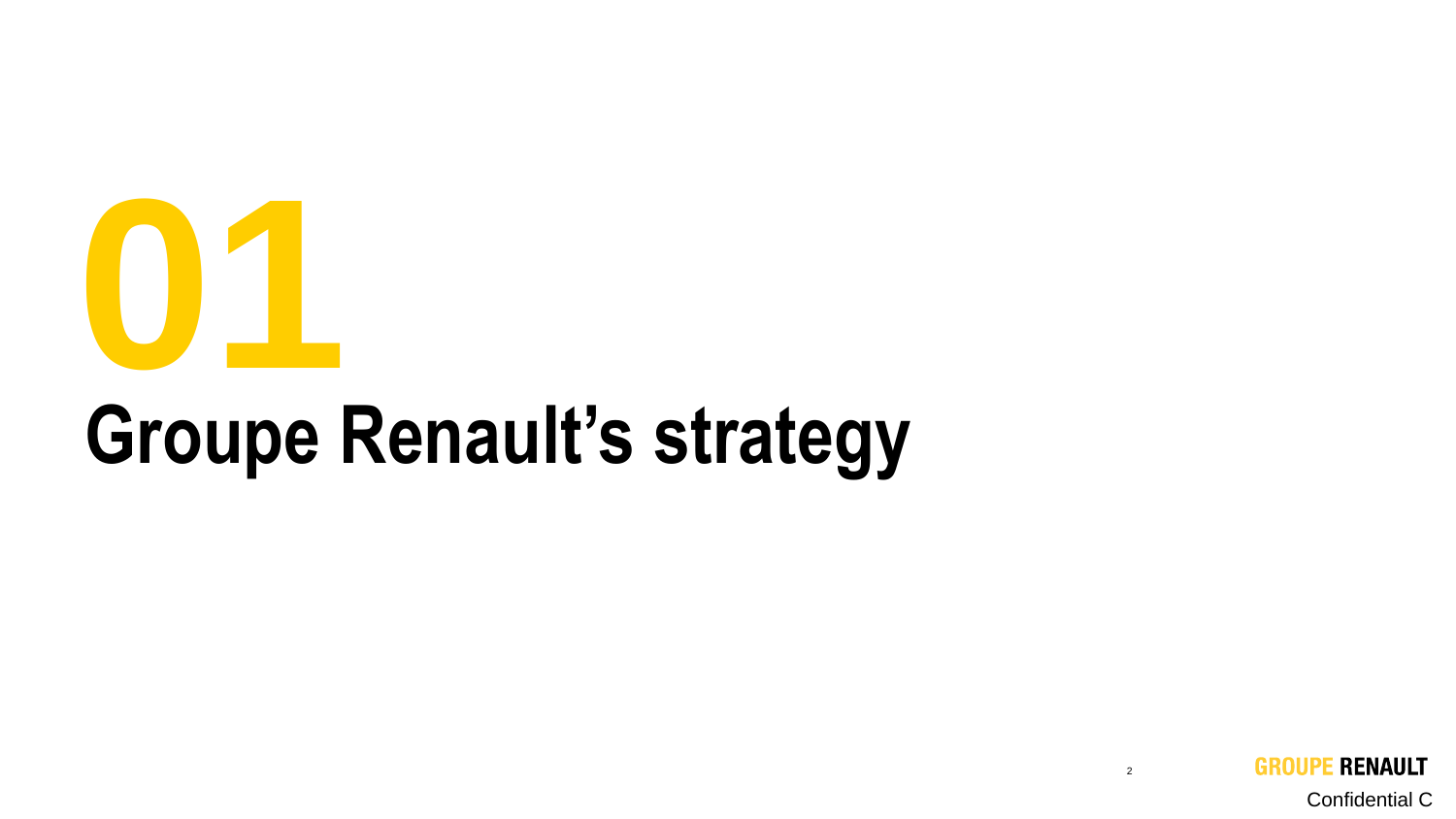### **Overview of renault**

- Renault brand : World's leading French automotive brand and Europe's #2 automotive brand. Leader in EV in Europe.
- Sells a range of over 30 types of passenger cars and light commercial vehicles under four brands: Renault, Dacia, Lada and Renault Samsung **Motors**
- Created an Alliance with Nissan in 1999 that was joined by Mitsubishi in 2016; also maintains a strategic cooperation with Daimler
- Key figures in 2018:
	- − €57.4 million in revenues
	- − COP at 6.3% of Group revenues
	- 3.88 million vehicles sold, a new sales record
	- More than 12,500 points of sale in over 125 countries
	- − Top 3 markets included France, Russia and Germany
- Founded in 1898; over 180,000 employees worldwide including AVTOVAZ

### **2018 sales volumes**





#### **Business description Structure of Renault (2018)**

*Source: 2018 Registration Document and Annual Report; Drive the Future – CEO Presentation*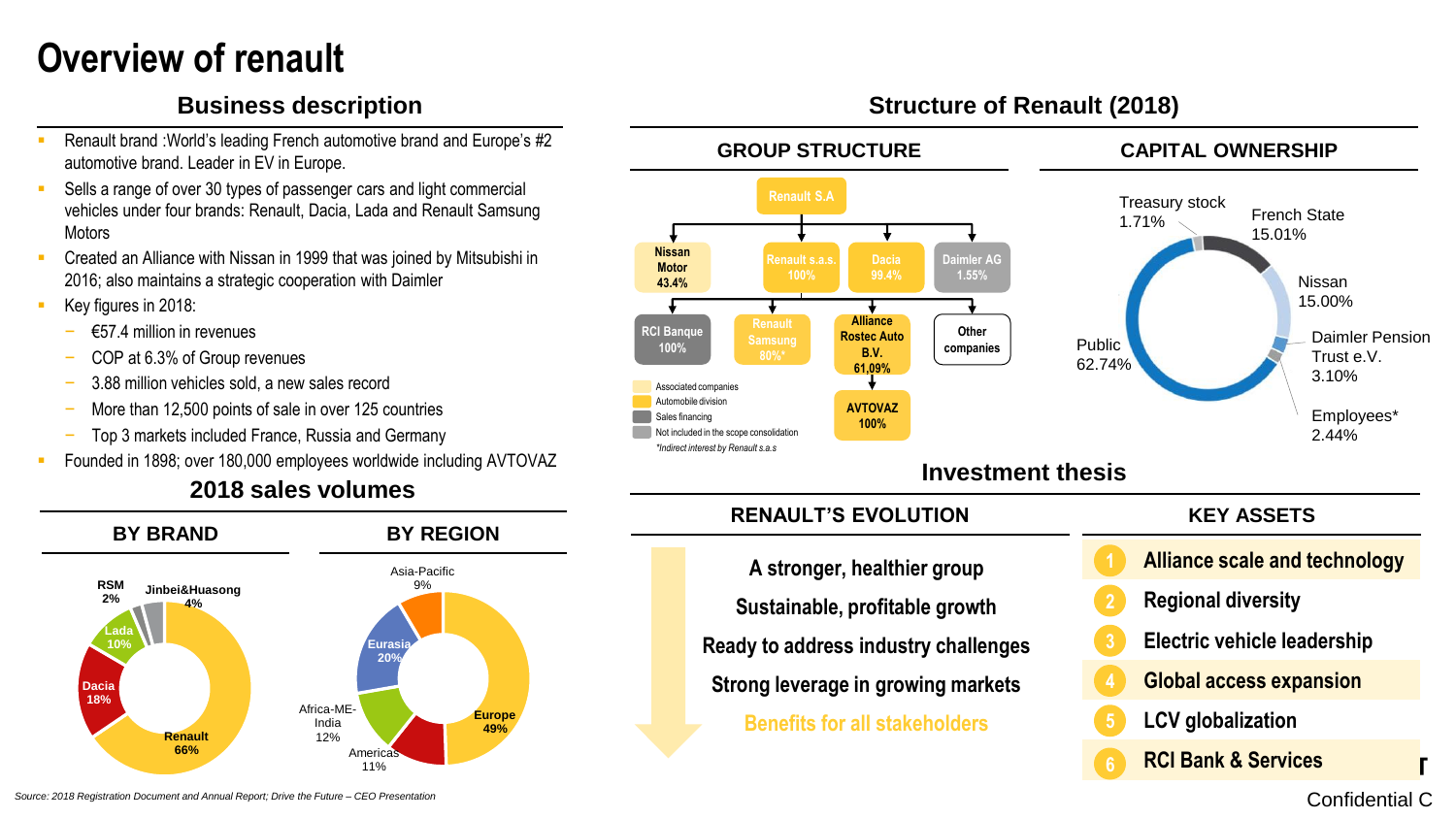### **Strategy and performance highlights**

#### **DRIVE THE FUTURE: 2017 – 2022**

**Our 6-year Strategic Plan,** *Drive the Future,* **builds on the strong foundation of our last plan,** *Drive the Change***, which resulted in record growth and operating profit, increased synergies through the Alliance with Nissan, empowered regions, expanded product mix and leadership in zero-emission vehicles in Europe**

### **Key targets & objectives**

Now that Renault is a healthy, profitable, global company, *Drive the Future* is focused on delivering strong, sustainable growth benefiting from investments in key regions and products, leveraging Alliance resources and technologies, and increasing our cost competitiveness



#### **RECENT FINANCIAL RESULTS (€ in BN)**







#### **Automotive operational free cash flow**



4

**RENAULT** 

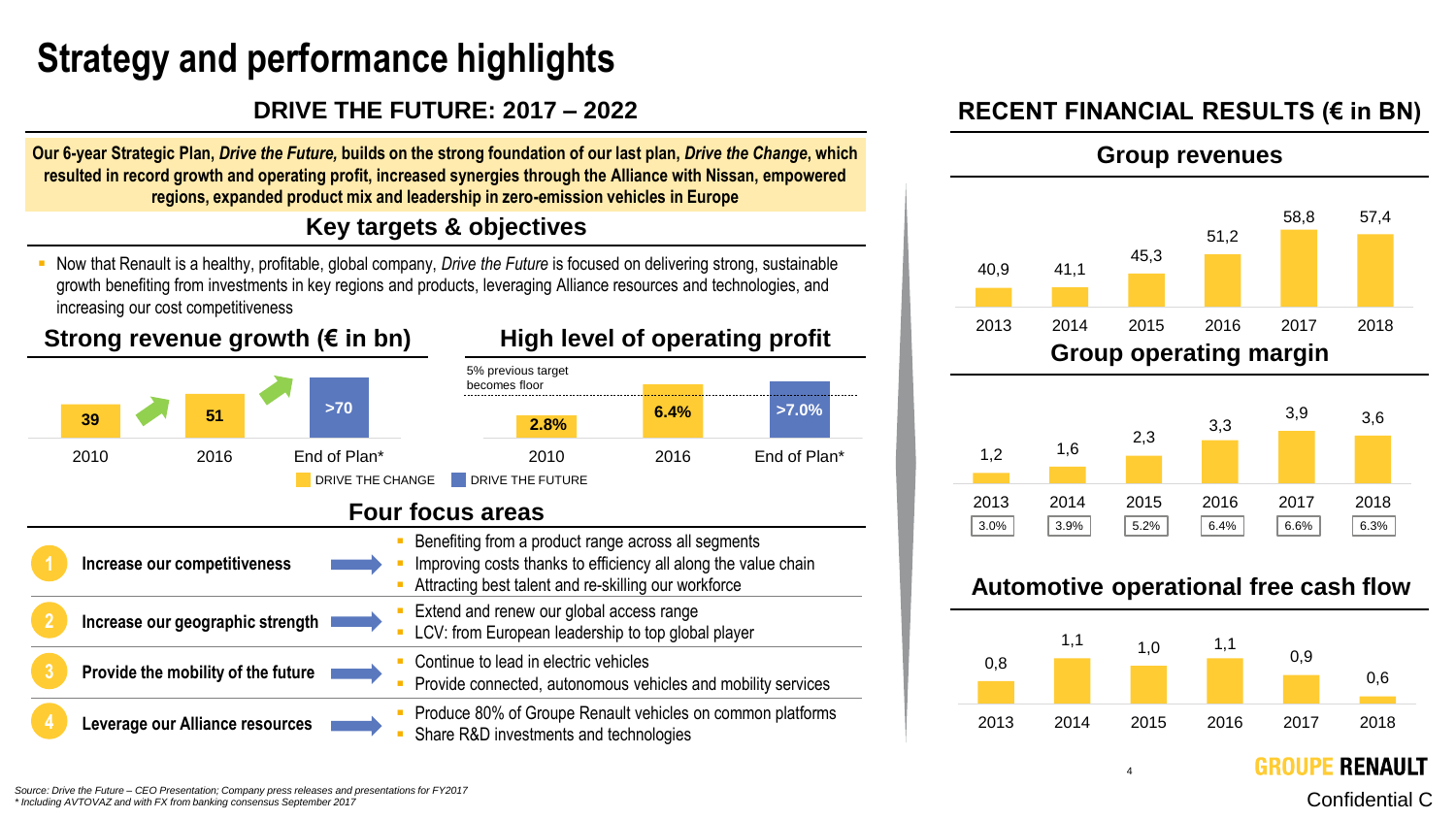

# **Groupe Renault's Board**

**GROUPE RENAULT**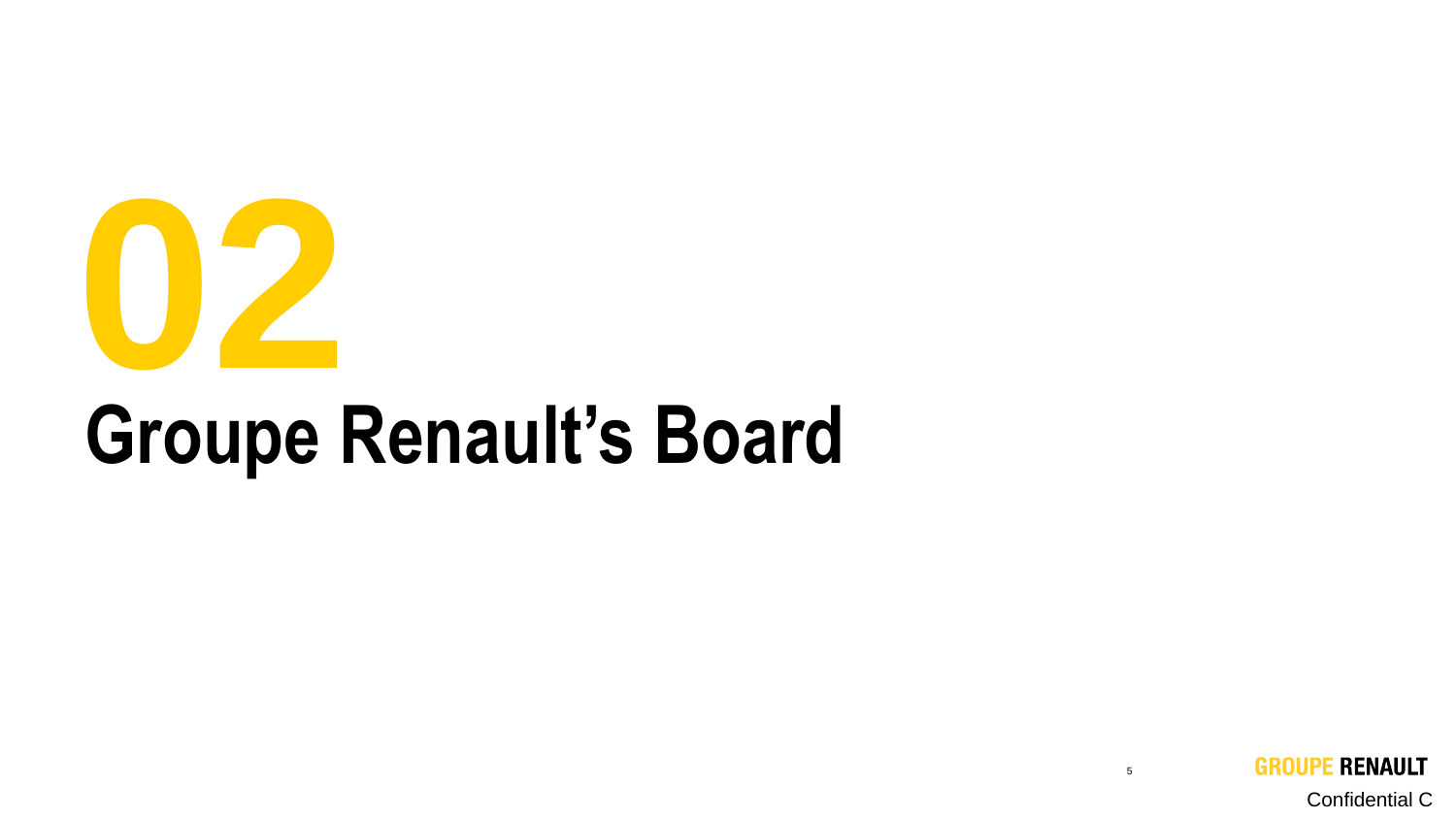### **Timeline of board meetings**

| Board Meeting - January 24th<br>Mr. Ghosn resigned from his terms of office as Chairman of the Board and<br>CEO.<br>The Board decided to provide Renault with a new governance structure and<br>to institute a separation of the functions of Chairman of the Board and CEO.<br>The Board appointed Mr. Senard as new Director and elected him as<br>Chairman.<br>The Board appointed Thierry Bolloré as Chief Executive Officer<br>2019 |  |              |                                                                                                                                                 | Evolution of the composition of Renault Board<br>Compensation of Mr. Ghosn for the 2018 financial year<br>payable in cash (€224,000)<br><b>Communication of the Board</b><br>Ethics and Compliance Department since November 23, 2018<br>deliver their final conclusions as soon as possible | Acknowledged the decision of Mr. Ghosn to resign from his office as director (on June 12 <sup>th</sup> )<br>Decided to propose the appointment of Mrs. Annette Winkler as independent director.<br>Decided to keep a LID, to be appointed by the Board on June 12th 2019<br>Noted that Mr. Ghosn's variable compensation would be equal to the sole portion<br>The Board recommend to the General Meeting that the meeting does not approve the<br>resolution to be submitted relating to compensation items due or allocated to Mr.<br>Carlos Ghosn (implying a non payment of the variable compensation)<br>Also noted, with respect to the topup defined benefit pension plan, that the<br>circumstances of Mr. Carlos Ghosn's resignation do not fall within the cases in which<br>the plan may be open and that he is not entitled to any pension in this respect.<br>Acknowledged the final conclusions of the audit assignment conducted by Renault's<br>Recommended that Management implements all necessary measures, including<br>organizational, to address the circumstances identified during this audit.<br>Asked the parties involved in the RNBV audit process to complete their work and |            |  |
|------------------------------------------------------------------------------------------------------------------------------------------------------------------------------------------------------------------------------------------------------------------------------------------------------------------------------------------------------------------------------------------------------------------------------------------|--|--------------|-------------------------------------------------------------------------------------------------------------------------------------------------|----------------------------------------------------------------------------------------------------------------------------------------------------------------------------------------------------------------------------------------------------------------------------------------------|-----------------------------------------------------------------------------------------------------------------------------------------------------------------------------------------------------------------------------------------------------------------------------------------------------------------------------------------------------------------------------------------------------------------------------------------------------------------------------------------------------------------------------------------------------------------------------------------------------------------------------------------------------------------------------------------------------------------------------------------------------------------------------------------------------------------------------------------------------------------------------------------------------------------------------------------------------------------------------------------------------------------------------------------------------------------------------------------------------------------------------------------------------------------------------------------------------------|------------|--|
| November 20th                                                                                                                                                                                                                                                                                                                                                                                                                            |  | January 24th |                                                                                                                                                 | February 13th                                                                                                                                                                                                                                                                                | April 3rd                                                                                                                                                                                                                                                                                                                                                                                                                                                                                                                                                                                                                                                                                                                                                                                                                                                                                                                                                                                                                                                                                                                                                                                                 | June 12th  |  |
|                                                                                                                                                                                                                                                                                                                                                                                                                                          |  |              |                                                                                                                                                 |                                                                                                                                                                                                                                                                                              |                                                                                                                                                                                                                                                                                                                                                                                                                                                                                                                                                                                                                                                                                                                                                                                                                                                                                                                                                                                                                                                                                                                                                                                                           | <b>AGM</b> |  |
| Board Meeting - November 20th                                                                                                                                                                                                                                                                                                                                                                                                            |  |              |                                                                                                                                                 | Board Meeting - February $13th$                                                                                                                                                                                                                                                              |                                                                                                                                                                                                                                                                                                                                                                                                                                                                                                                                                                                                                                                                                                                                                                                                                                                                                                                                                                                                                                                                                                                                                                                                           |            |  |
| Following November 19th event,                                                                                                                                                                                                                                                                                                                                                                                                           |  |              |                                                                                                                                                 |                                                                                                                                                                                                                                                                                              | Decided to waive Mr. Ghosn's non-compete commitment.                                                                                                                                                                                                                                                                                                                                                                                                                                                                                                                                                                                                                                                                                                                                                                                                                                                                                                                                                                                                                                                                                                                                                      |            |  |
| The Board adopted transitional governance measures                                                                                                                                                                                                                                                                                                                                                                                       |  |              | With respect to the shares granted to Mr. Ghosn in 2015, 2016, 2017<br>and 2018 (both as part of the deferred portion of his variable           |                                                                                                                                                                                                                                                                                              |                                                                                                                                                                                                                                                                                                                                                                                                                                                                                                                                                                                                                                                                                                                                                                                                                                                                                                                                                                                                                                                                                                                                                                                                           |            |  |
| Resolved to appoint Mr. Bolloré on a temporary basis as<br>Deputy CEO.<br>Decided to meet on a regular basis under the chairmanship of<br>the LID, Mr. Lagayette.                                                                                                                                                                                                                                                                        |  |              |                                                                                                                                                 | compensation for the financial years 2014 to 2017, as well as the<br>performance plans for the years 2015 to 2018), the Board                                                                                                                                                                |                                                                                                                                                                                                                                                                                                                                                                                                                                                                                                                                                                                                                                                                                                                                                                                                                                                                                                                                                                                                                                                                                                                                                                                                           |            |  |
|                                                                                                                                                                                                                                                                                                                                                                                                                                          |  | such shares. | unanimously noted that the presence condition is not met, thereby<br>triggering the loss of Mr. Ghosn's rights to the definitive acquisition of | GROU<br>6                                                                                                                                                                                                                                                                                    | <b>RENAULT</b>                                                                                                                                                                                                                                                                                                                                                                                                                                                                                                                                                                                                                                                                                                                                                                                                                                                                                                                                                                                                                                                                                                                                                                                            |            |  |

Confidential C

**Board Meeting –** *April 3rd*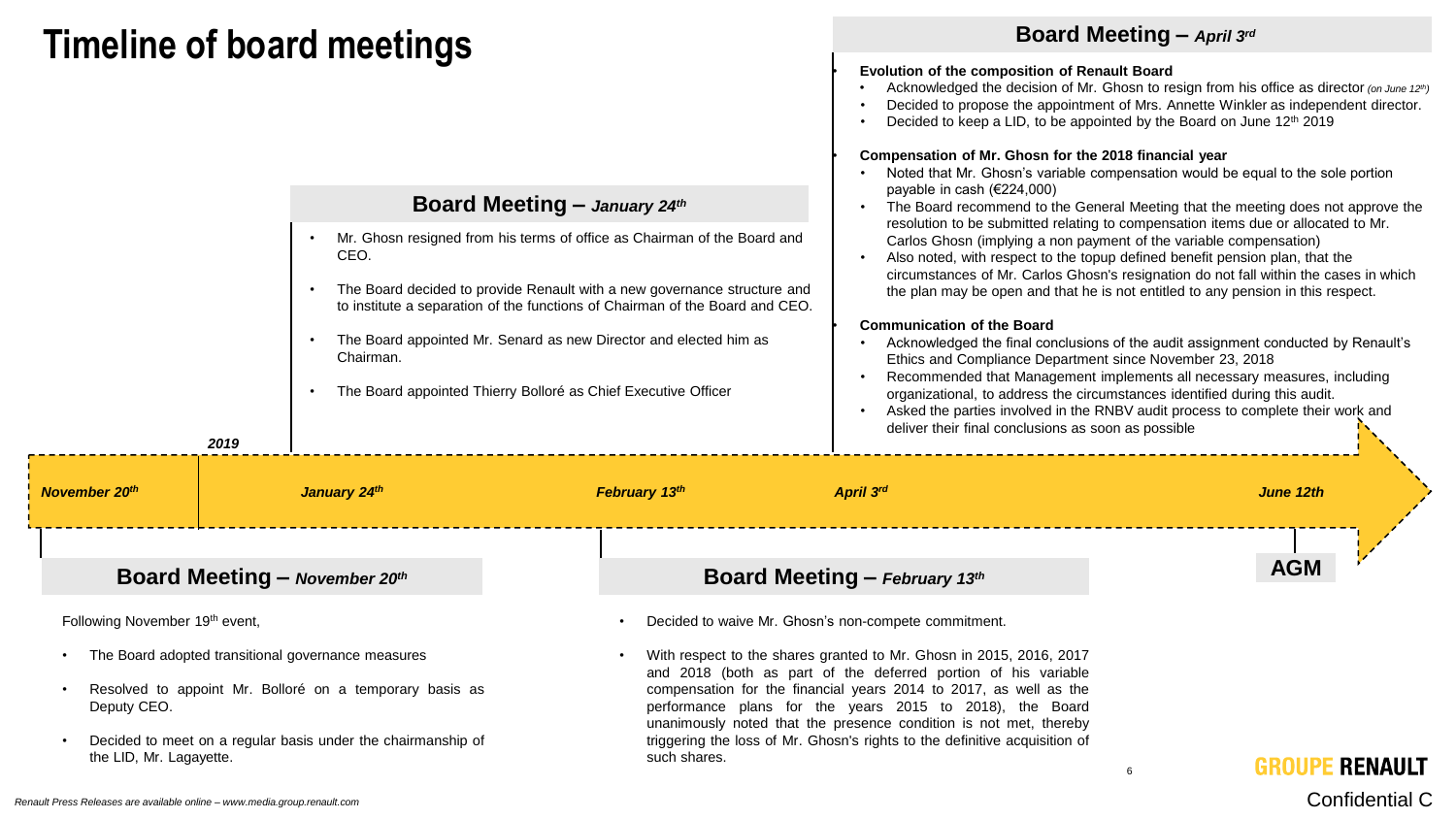### **Board charter – main objectives of the revision**

New version adopted by the board of directors on March 15, 2019

Adaptation to the new governance structure providing for the separation of the offices of Chairman of the Board and **Chief Executive Officer**

- ✓ division of roles between the Chairman of the Board and the CEO, and
- $\checkmark$  integration of specific missions of the Chairman, in particular within the Alliance, as decided by the Board of Directors on January 24, 2019
- **Integration of changes to the AFEP-MEDEF Code (last revision in June 2018)**

#### • **A more complete and precise wording**

- $\checkmark$  operating rules of the Board of Directors and the Committees,
- $\checkmark$  duties and operation of committees,
- $\checkmark$  Directors' obligations in terms of confidentiality, and
- rules for managing conflicts of interests.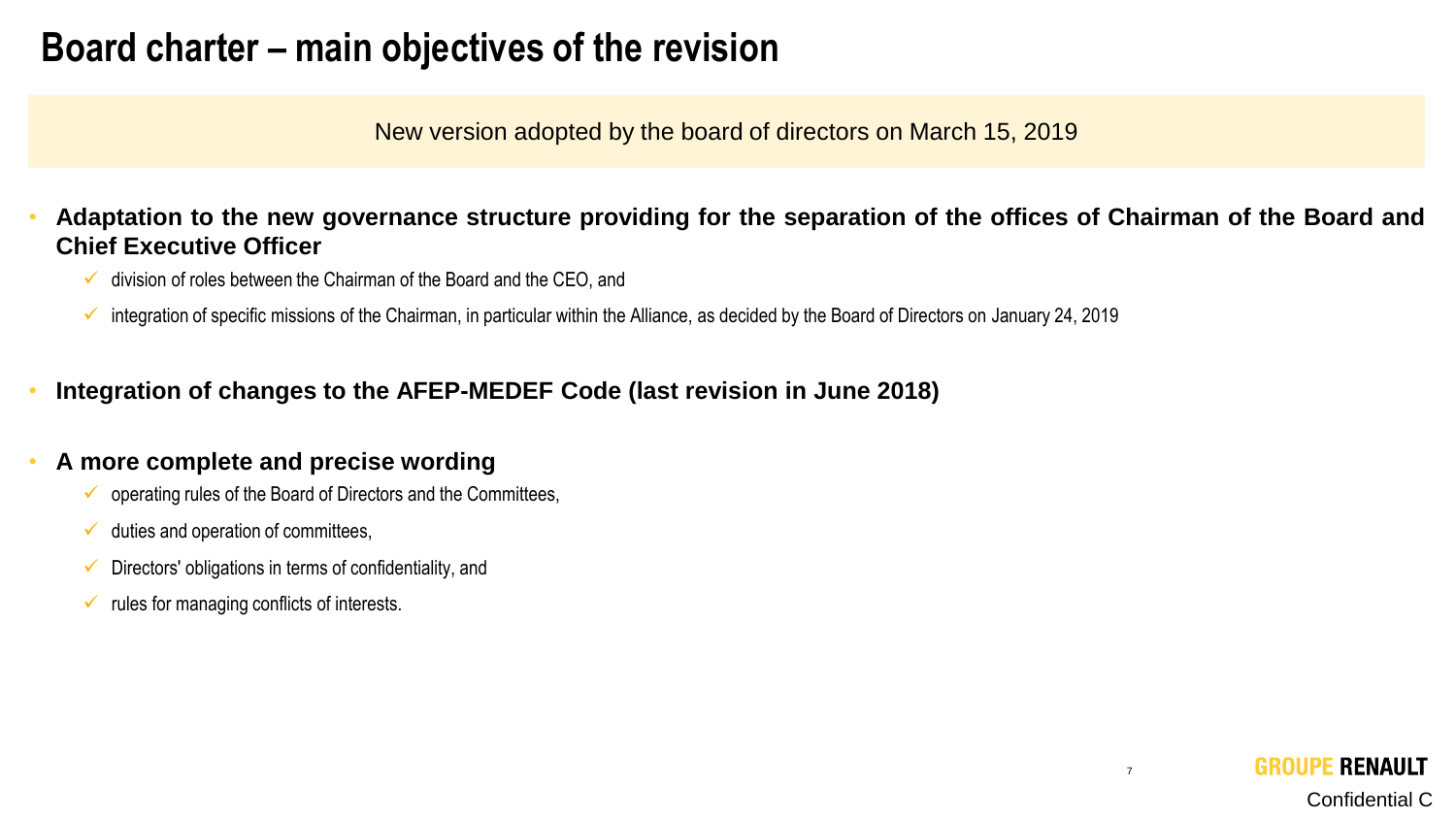### **Balanced and effective governance**

The Board decided to institute a **separation of the functions of Chairman of the Board and CEO**

| <b>CEO</b>                                                                                                                                               | <b>Chairman</b>                                                                                                                                                                                                                        |  |  |
|----------------------------------------------------------------------------------------------------------------------------------------------------------|----------------------------------------------------------------------------------------------------------------------------------------------------------------------------------------------------------------------------------------|--|--|
| Is appointed by the Board of Directors                                                                                                                   | Organize and lead the Board' work on which he shall report to the general meeting of the<br>shareholders.                                                                                                                              |  |  |
| Direct the Company's activities<br>Lead the Group's operational and functional departments<br>Represent the Company in its relations with third parties. | Ensure that Renault's corporate bodies correctly operate<br>Work to ensure that high-quality relations are maintained with Renault shareholders and<br>contribute to promoting Renault's values and image among its staff and partners |  |  |
| Coordinate for the company the Alliance's activities in the operational field                                                                            | Other duties he shall perform in liaison with the CEO                                                                                                                                                                                  |  |  |
|                                                                                                                                                          | be the contact person of Nissan and Mitsubishi in respect of any discussion<br>regarding the organization and development of the Alliance                                                                                              |  |  |
|                                                                                                                                                          | propose to the Board of Directors any new agreement or alliance that he/she<br>deems useful for Renault's future;                                                                                                                      |  |  |
|                                                                                                                                                          | be selected* as Renault's candidate for appointment to the management or<br>administrative bodies of the Alliance and of its members                                                                                                   |  |  |
| January 24 <sup>th</sup> , 2019<br>The Board appointed Mr. Thierry Bolloré as CEO                                                                        | January 24th, 2019<br>The Board appointed Mr. Jean Dominique Senard as new<br>Director and elected him as Chairman.                                                                                                                    |  |  |

8

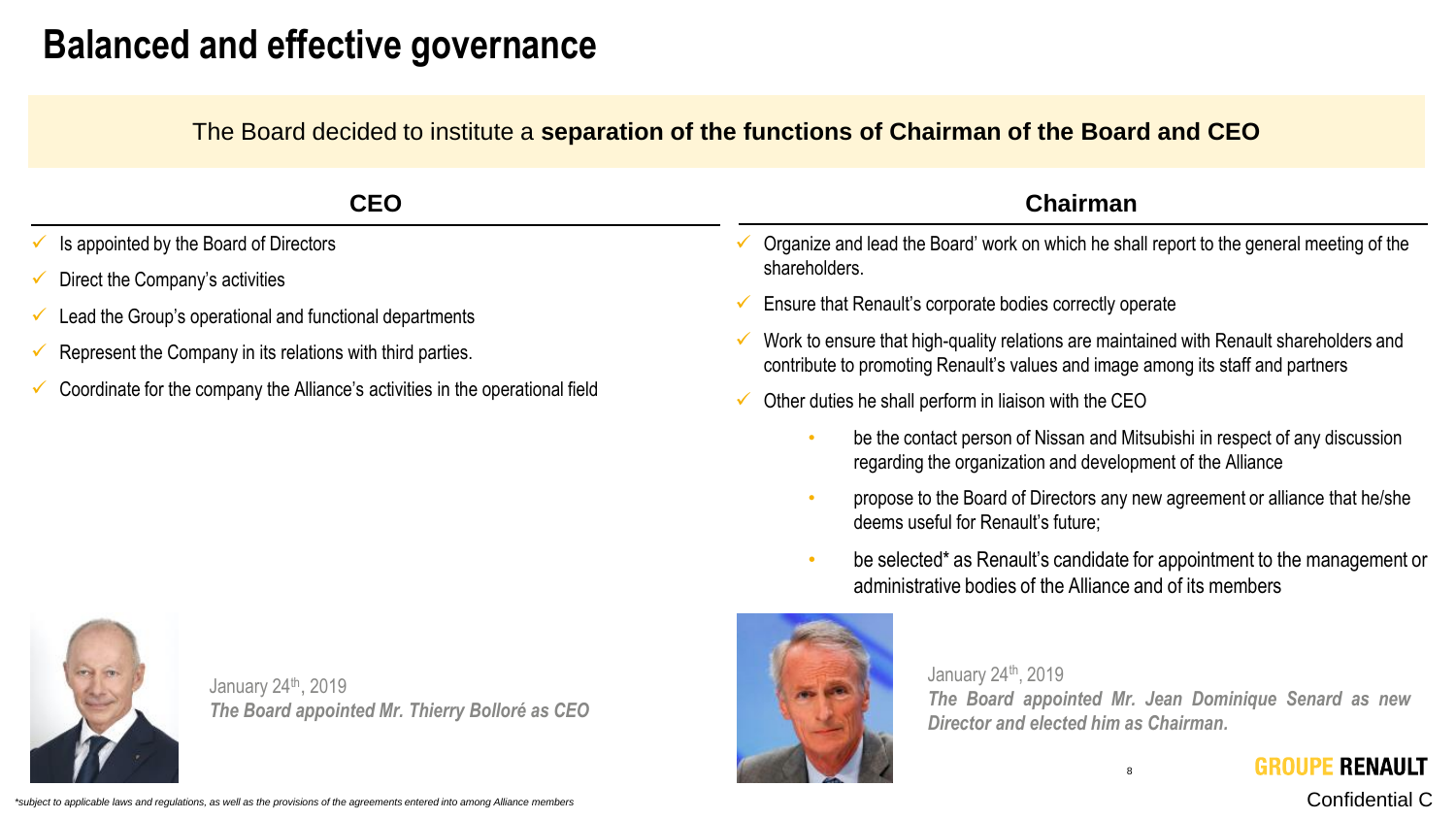### **Balanced and effective governance**

The Board decided **to keep a Lead Independent Director** (LID) chosen among independent directors

| LID main duties and responsabilities |                                                                                                                                                                                  |                                                                                                                                                         | <b>Board structure and processes</b>                                                                                                                                 |  |
|--------------------------------------|----------------------------------------------------------------------------------------------------------------------------------------------------------------------------------|---------------------------------------------------------------------------------------------------------------------------------------------------------|----------------------------------------------------------------------------------------------------------------------------------------------------------------------|--|
|                                      | The Lead Independent Director chair the meetings of the Board in the absence of the<br>Chairman                                                                                  |                                                                                                                                                         | The Board:                                                                                                                                                           |  |
|                                      | Is consulted by the Chairman regarding the agenda of each meeting of the Board and the<br>schedule of meetings                                                                   | considers a robust list of criteria when evaluating candidates for membership to achieve<br>a balance of experience, skills, independence and diversity |                                                                                                                                                                      |  |
|                                      | Convene the Board in exceptional circumstances                                                                                                                                   |                                                                                                                                                         | reviews the composition of the specialized committees of the Board, including the<br>independence, skill sets of directors and appointment of the committee Chairman |  |
|                                      | Ensure that the independent directors liaise with the other members of the Board and<br>General Management                                                                       |                                                                                                                                                         | conducts a regular self-assessment of its organization and operation                                                                                                 |  |
|                                      | Prevent conflicts of interest                                                                                                                                                    |                                                                                                                                                         | There are four specialized committees                                                                                                                                |  |
|                                      | Have access to the work of all committees                                                                                                                                        |                                                                                                                                                         | - the Audit, Risks and Ethics Committee;<br>- the Appointments and Governance Committee;                                                                             |  |
|                                      | Assist the Chairman or the CEO in responding to shareholder's request, be available to<br>meet some of them and inform the Board of shareholders' concerns regarding governance. |                                                                                                                                                         | - the Compensation Committee; and<br>- the (International, Industrial and Digital) Strategy Committee.                                                               |  |
|                                      | Ensure compliance with the Board charter                                                                                                                                         |                                                                                                                                                         | Each of the four committees is chaired by an independent director and comprised a                                                                                    |  |
|                                      | Report on the assessment of his duties once a vear to the Board                                                                                                                  |                                                                                                                                                         | majority of independent directors*                                                                                                                                   |  |



Mr. Lagayette mandate cannot be renewed (tenure >12 years). New LID to be appointed by the Board on June 12<sup>th</sup> 2019

9

**GROUPE RENAULT**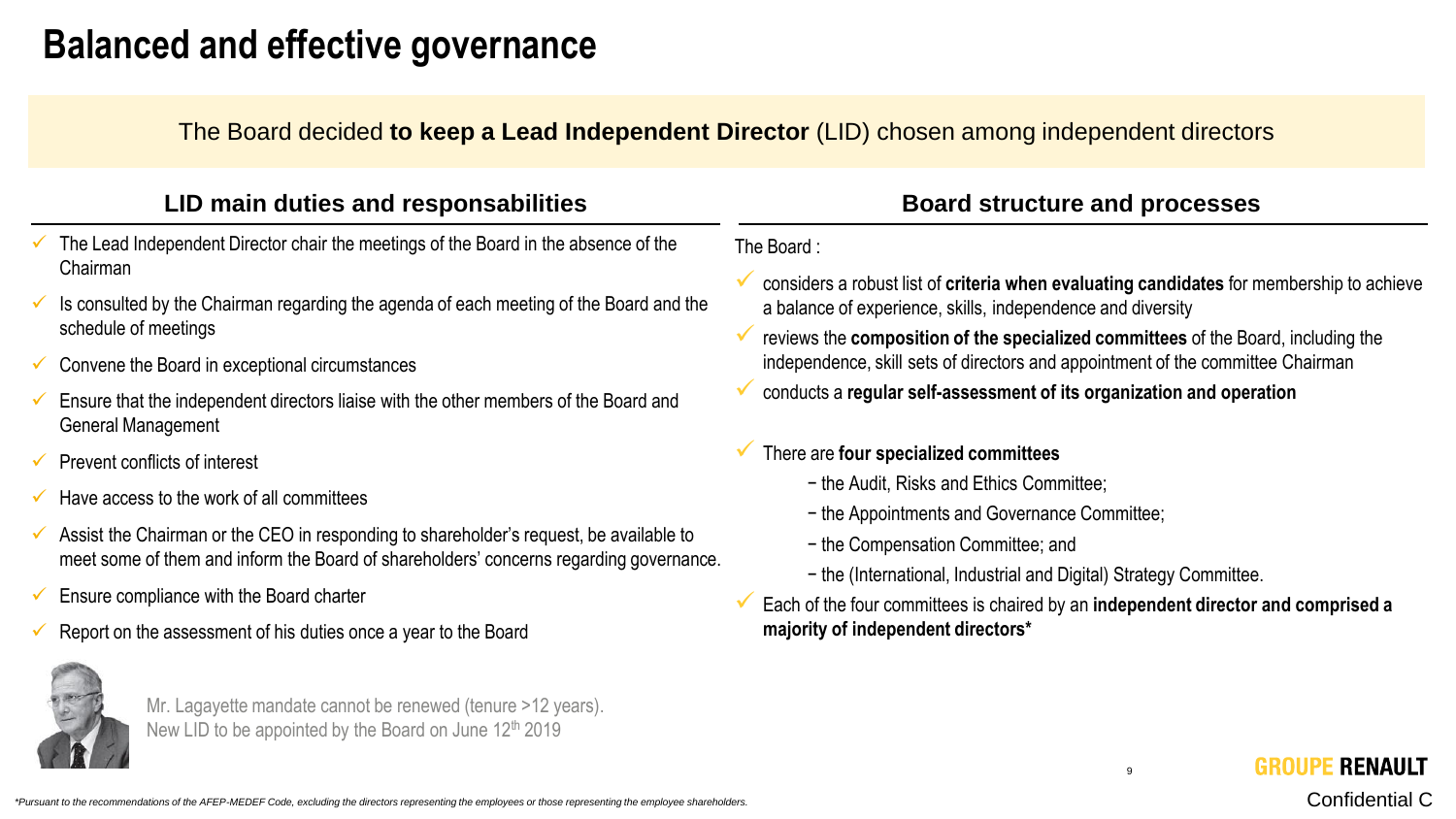### **Renault's Board of Directors subject to the approval of the resolutions submitted to the 2019 AGM**

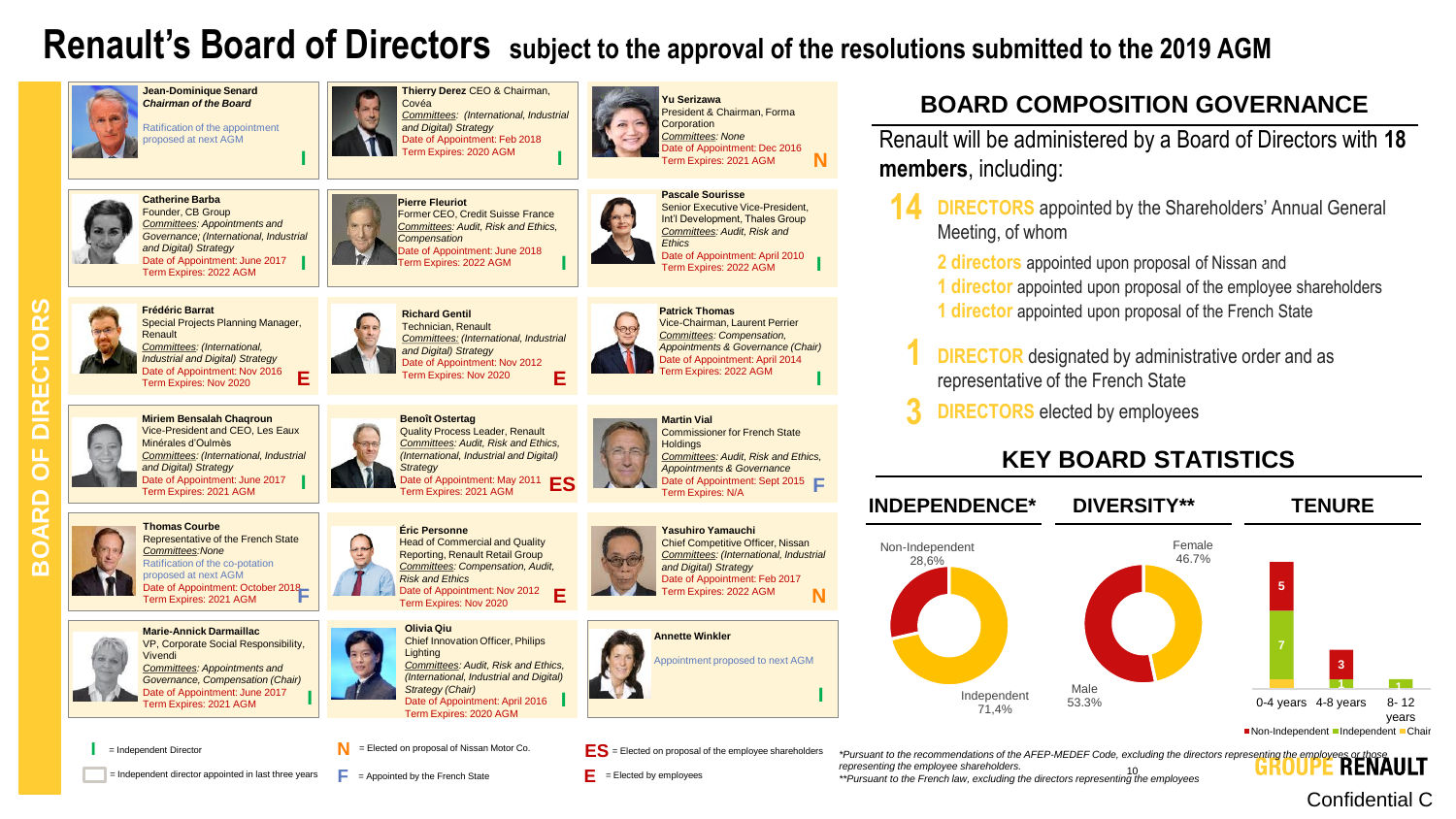### **Appointment of a new independent director**

### **Mrs. Annette Winkler**



#### **Education:**

• 1986 : PhD in Economics, University Johann Wolfgang Goethe – Frankfurt

#### **Current positions:**

- Member of the Supervisory Board of Mercedes-Benz South Africa (since January 2019)
- Director of L'Air Liquide S.A.\*, member of the Remuneration Committee since May 2015, member of the Appointments and Governance Committee since May 2017)
- Member of the Counsel for Foreign Economic Affairs of the German Ministry for Economics

#### **Former positions:**

- Vice-President of Daimler AG\*, Chief Executive Officer of Smart (until September 2018)
- Vice-President of Global Business Management & Wholesale Europe, DaimlerChrysler (2006-2010)
- Chief Executive Officer of DaimlerChrysler Belgium and Luxembourg (1999-2005)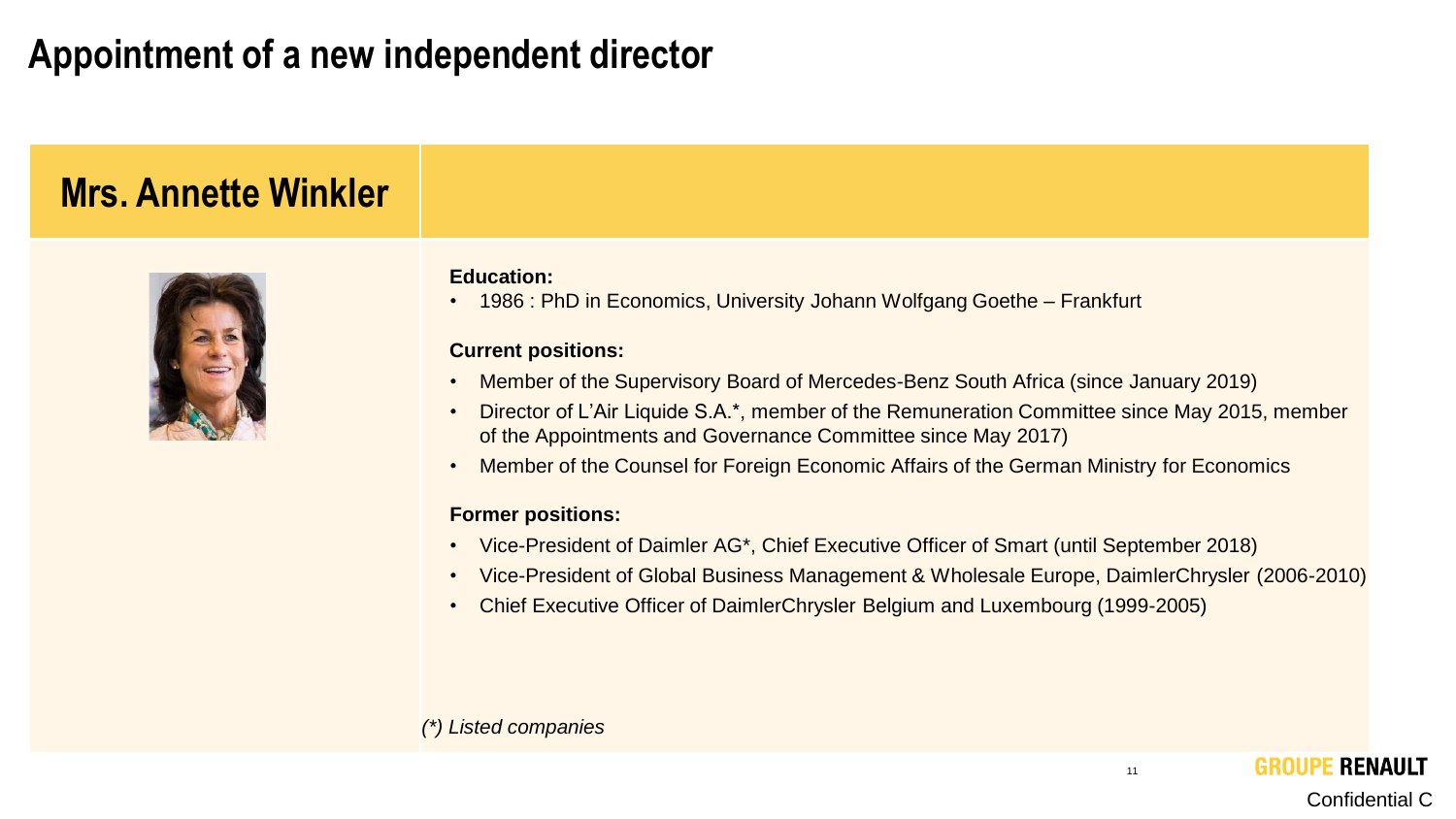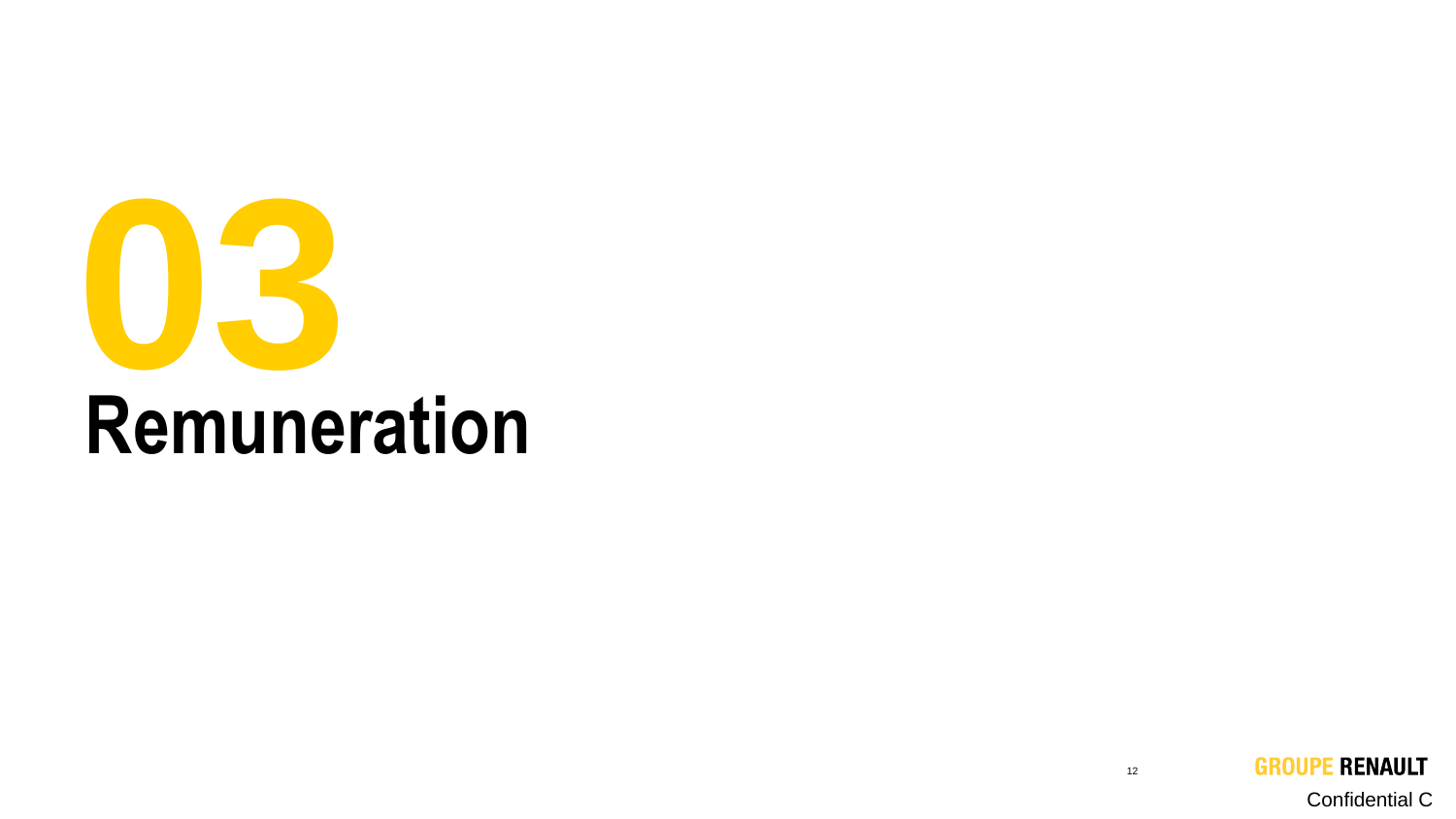### **Fixed, variable and exceptional compensation items due or allocated to Mr. Ghosn for the 2018 financial year.**

| <b>Key Element</b>           | Payout in 2018                                                                                        |  |                                                                                |
|------------------------------|-------------------------------------------------------------------------------------------------------|--|--------------------------------------------------------------------------------|
| <b>Fixed Compensation</b>    | € 1,000,000 paid in cash                                                                              |  | The Board recommend to                                                         |
| <b>Variable Compensation</b> | Achievement rate: 89.6%<br>Cash : € 224,000<br>Deffered in shares: €0 - Presence condition is not met |  |                                                                                |
| <b>Long-Term Incentives</b>  | Presence condition is not met<br>The Board decided to waive Mr. Ghosn's non-compete commitment        |  | the General Meeting that the<br>meeting does not approve<br>the resolution 10* |
| <b>Non Compete Clause</b>    |                                                                                                       |  |                                                                                |
| <b>Others</b>                | Director fees ( $\in$ 48,000); Perquisites ( $\in$ 5,610)                                             |  |                                                                                |

With respect to the shares granted to Mr. Ghosn in 2015, 2016, 2017 and 2018 (both as part of the deferred portion of his variable compensation for the financial years 2014 to 2017, as well as the performance plans for the years 2015 to 2018), the Board unanimously noted that the presence condition is not met, thereby triggering the loss of Mr. Ghosn's rights to the definitive acquisition of such shares.

The Board of Directors also noted, with respect to the top up defined benefit pension plan (régime de retraite à prestations définies), that the circumstances of Mr. Carlos Ghosn's resignation do not fall within the cases in which the plan may be open and that he is not entitled to any pension *in this respect.*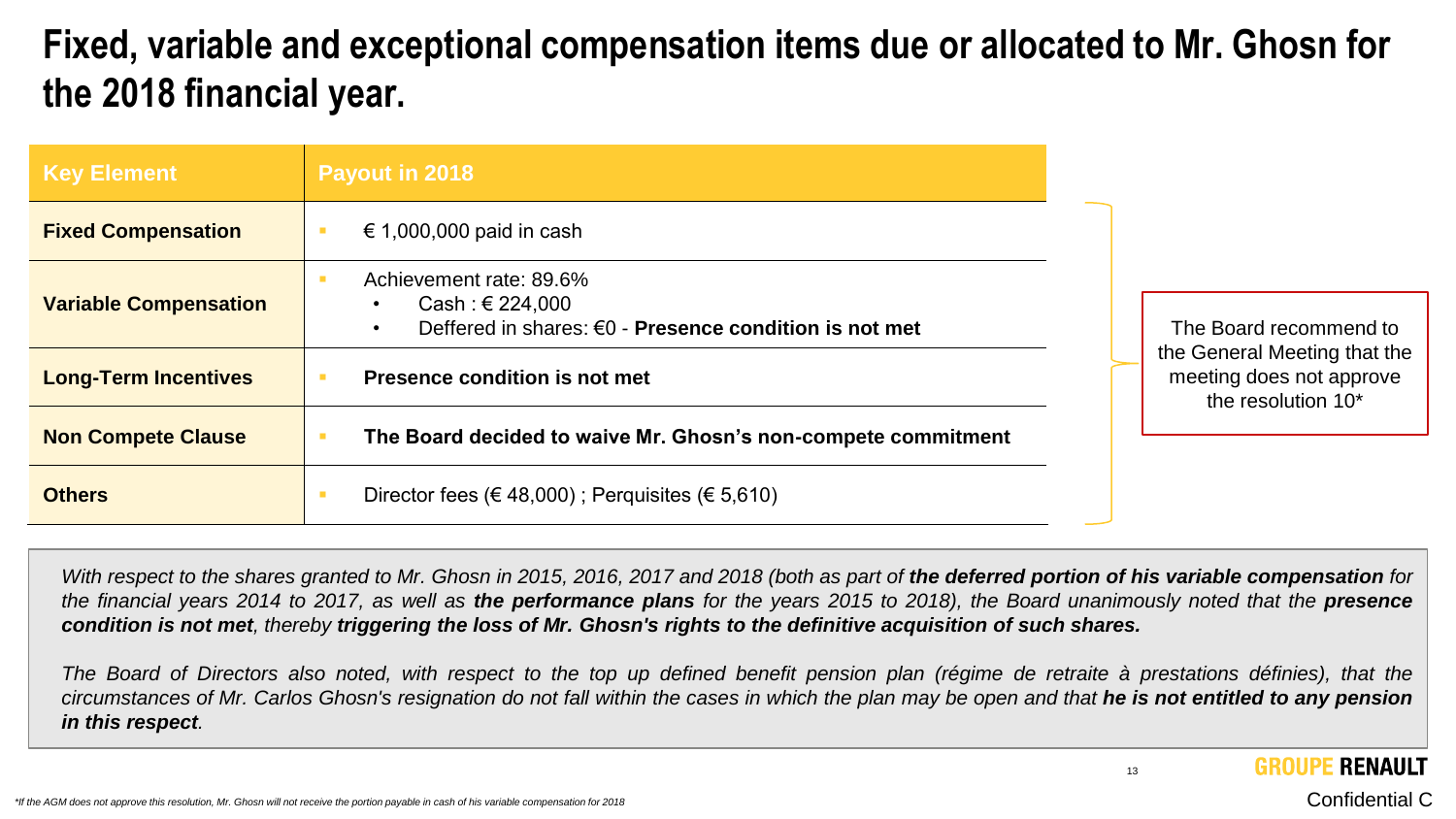### **General principles relating to the compensation of the corporate officers**

### **Market best practices that we follow Practices we do not follow**

- Use **appropriate** peer groups (country based and sector based) to inform (but not dictate) compensation policy;
- ✓ Review performance criteria and only make modifications when there are material changes to our business strategy and in order to **maintain the alignment with shareholders**;
- ✓ Clear mention of a **cap for all variable elements**;
- ✓ **Set demanding performance conditions**;
- ✓ **Include CSR criteria** measurable and linked to strategic objectives;
- ✓ Have a long-term performance criterion **linked to shareholder return**;
- ✓ Subject long-term compensation plans to **minimum three-year vesting conditions**
- ✓ Obligation for the CEO to **retain 25% of the vested performance shares until the end of his office**;
- ✓ Implement **post-mandate vesting policy** for long-term incentives ;
- ✓ **Engage and meet regularly with shareholders**;
- ✓ Compensation Committee comprised of a **majority of independent Board members** and chaired by an independent non-executive director.

- Pay for failure: pay variable components in the event of poor performance of the Group;
- ✓ Place a **disproportionate weight on short-term variable compensation** versus long-term variable compensation;
- ✓ **Overly weight qualitative criteria** in the annual variable compensation;
- ✓ Reward excessive or **inappropriate risk-taking;**
- ✓ **Have extraordinary severance payments** in addition to the twoyear non-compete indemnity;
- ✓ Provide **excessive severance or sign-on arrangements to our executives**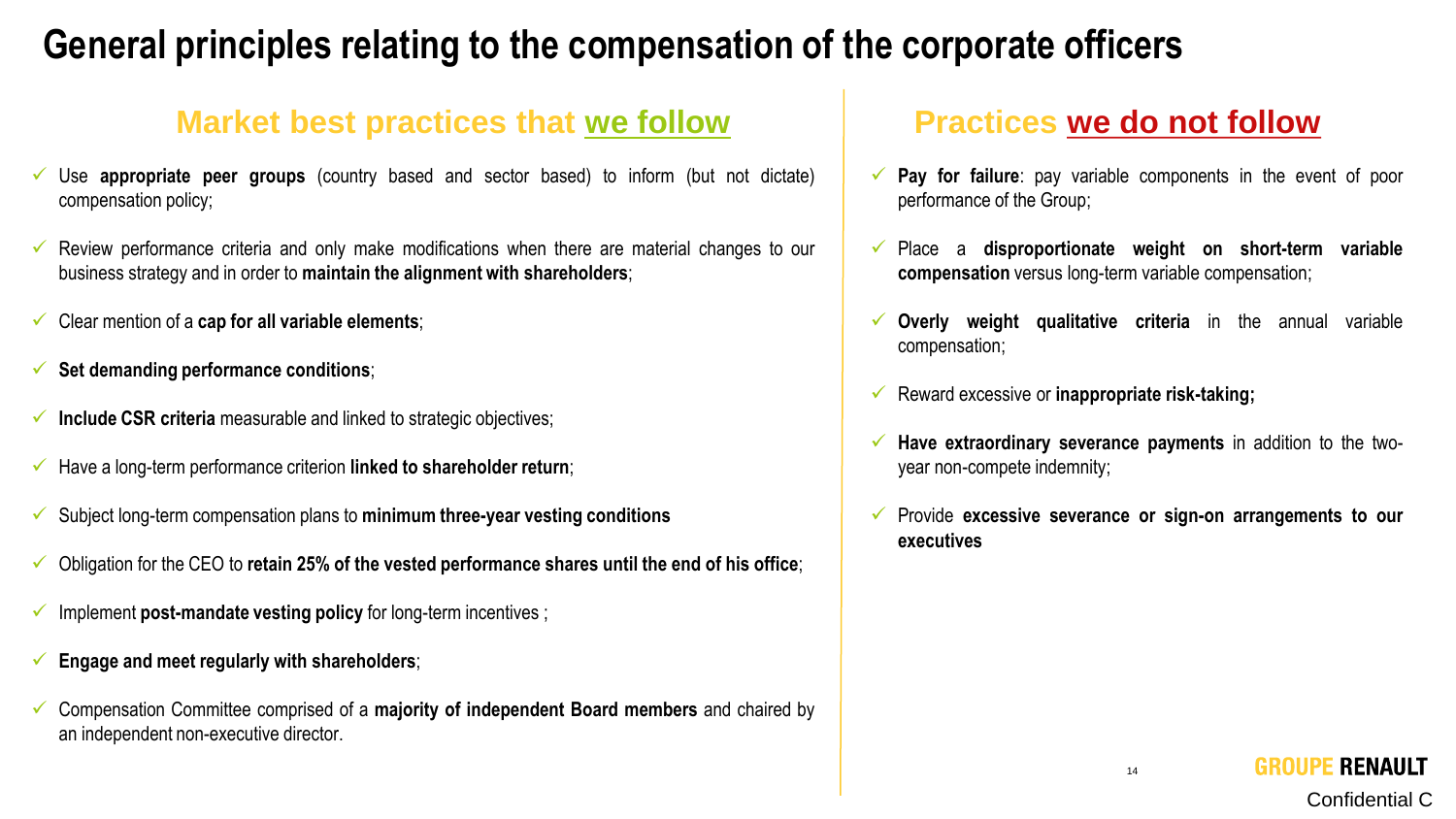## **Chairman remuneration policy for 2019**

| Element                   | ، Pavment Terms ا | ∖ Terms <sup>∖</sup>   | <b>Performance Objectives</b> |
|---------------------------|-------------------|------------------------|-------------------------------|
| <b>Fixed Compensation</b> | 100% cash         | Equal to $\in$ 450,000 | Not applicable                |

### **CEO remuneration policy for 2019**

| <b>Element</b>               | <b>Payment Terms</b>                                                                                                                                                                          | <b>Terms</b>                                                                                                                                                                                                     | <b>Performance Objectives</b>                                                                                                                                                                                                                                                                                                                                                               |
|------------------------------|-----------------------------------------------------------------------------------------------------------------------------------------------------------------------------------------------|------------------------------------------------------------------------------------------------------------------------------------------------------------------------------------------------------------------|---------------------------------------------------------------------------------------------------------------------------------------------------------------------------------------------------------------------------------------------------------------------------------------------------------------------------------------------------------------------------------------------|
| <b>Fixed Compensation</b>    | 100% cash                                                                                                                                                                                     | Equal to $\in$ 900,000                                                                                                                                                                                           | Not applicable                                                                                                                                                                                                                                                                                                                                                                              |
| <b>Variable Compensation</b> | 100% cash                                                                                                                                                                                     | Maximum annual bonus of 125% of base salary<br>Financial performance objectives: 100% of<br>base salary<br>Managerial performance objectives: 25% of<br>base salary                                              | Financial performance objectives: 100% of base salary<br>Group operating margin: 40%<br>Groupe Revenues: 30%<br>Free cash flow: 30%<br>$\overline{\phantom{0}}$<br>Managerial performance objectives: 25% of base salary<br>Renault's contribution to Alliance MTP : 8,33%<br>Quality of the environmental & CSR commitments: 8,33%<br>Monitoring of competitive agreement in France: 8,33% |
| <b>Long-Term Incentives</b>  | Performance shares subject to three<br>consecutive years of performance<br>conditions and a presence condition<br>with Renault<br>Subject to holding of 25% shares<br>until the end of office | Cap on long-term incentive awards set at 50,000<br>performance shares, contingent on achievement of<br>performance objectives<br>Performance is measured over a 3-year cumulative<br>period (2019, 2020 et 2021) | Performance objectives: 100% of target award<br>TSR vs. average of TSR for Euro Stoxx excluding Financials<br>and TSR for Euro Stoxx Automobile & Parts: 10%<br>Free cash flow: 30%<br>Alliance platforms: 30%<br>$\qquad \qquad$<br>Electric vehicles: 30%                                                                                                                                 |

**RENAULT GROUPE**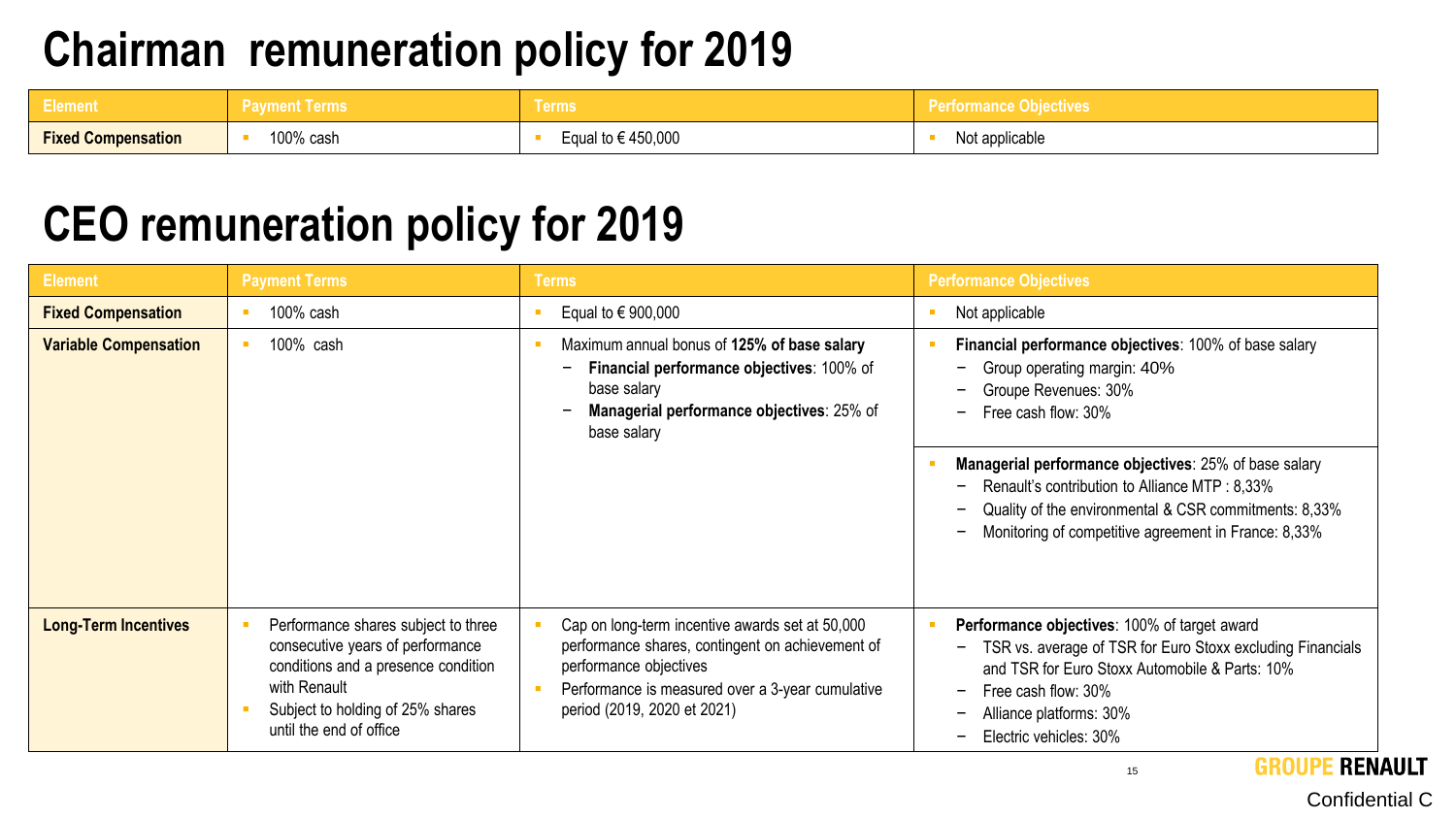## **CEO remuneration policy for 2019**

**Demanding performance conditions applicable to :**

#### **Annual variable compensation Long-term compensation: Performance shares**

|                                | <b>CRITERIA</b>                                               | WEIGHTING | <b>PAYOUT RATE</b>                                                                                                 |
|--------------------------------|---------------------------------------------------------------|-----------|--------------------------------------------------------------------------------------------------------------------|
|                                | Group operating margin<br>(Group OM)                          | 40%       | 0% if Group OM < Budget<br>٠<br>40% if Group OM ≥ Budget<br>٠                                                      |
| Quantifiable<br>criteria       | <b>Group revenues</b>                                         | 30%       | 0% if Group revenues < Budget<br>٠<br>30 % if Group revenues ≥ Budget<br>٠                                         |
|                                | Free Cash Flow<br>(FCF)                                       | 30%       | 0% if FCF < Budget<br>٠<br>30% if FCF ≥ Budget<br>٠                                                                |
|                                | Sub-total                                                     | 100%      |                                                                                                                    |
|                                | Renault's contribution to the<br>Alliance Mid-Term Plan (MTP) | 8.33%     | Pursuing the standardization policy (CMF<br>٠<br>(Common Module Family) approach)<br>Communalization of parts<br>٠ |
| <b>Qualitative</b><br>criteria | Quality of CSR and environmental<br>commitments               | 8.33%     | Health and safety<br>٠<br>Extension of the Mobiliz program<br>٠<br>Compliance<br>٠                                 |
|                                | Monitoring of the multiyear<br>agreement in France            | 8.33%     | Manufacturing volume<br>٠<br>France Capex<br>٠<br>Recruitment volume<br>٠                                          |
|                                | Sub-total                                                     | 25%       |                                                                                                                    |
| <b>Total</b>                   |                                                               | 125%      |                                                                                                                    |

|                          | <b>CRITERIA</b>                                       | WEIGHTING | <b>PAYOUT RATE</b>                                                                                                                                                                                                                                    |
|--------------------------|-------------------------------------------------------|-----------|-------------------------------------------------------------------------------------------------------------------------------------------------------------------------------------------------------------------------------------------------------|
| Quantifiable<br>criteria | <b>Total Shareholder</b><br>Return (TSR) <sup>1</sup> | 10%       | 0 % if TSR < Benchmark<br>$4.5%$ if TSR = Benchmark<br>10% if TSR > Benchmark + 10%<br>Linear interpolation if Benchmark < TSR < Benchmark + 10%                                                                                                      |
|                          | FCF<br>30%                                            |           | 0% if FCF < Budget<br>21% if FCF = Budget<br>30% if FCF ≥ Budget + 20%<br>Linear interpolation if Budget < FCF < Budget + 20%                                                                                                                         |
|                          | Models manufactured<br>on the Alliance<br>platforms   | 30%       | 0% if Percentage of CMF models < MTP indicator<br>21% if Percentage of CMF models = MTP indicator<br>30% if Percentage of CMF models ≥ MTP indicator + 5%<br>Linear interpolation if MTP indicator < Percentage of CMF models <<br>MTP indicator + 5% |
|                          | <b>Electric vehicles sales</b><br>volume              | 30%       | 0% if Electric vehicles sales < Budget<br>21% if Electric vehicles sales = Budget<br>30 % if Electric vehicles sales ≥ Budget + 5%<br>Linear interpolation if Budget < Electric vehicles sales < Budget +5%                                           |
|                          |                                                       | 100%      |                                                                                                                                                                                                                                                       |

**GROUPE RENAULT**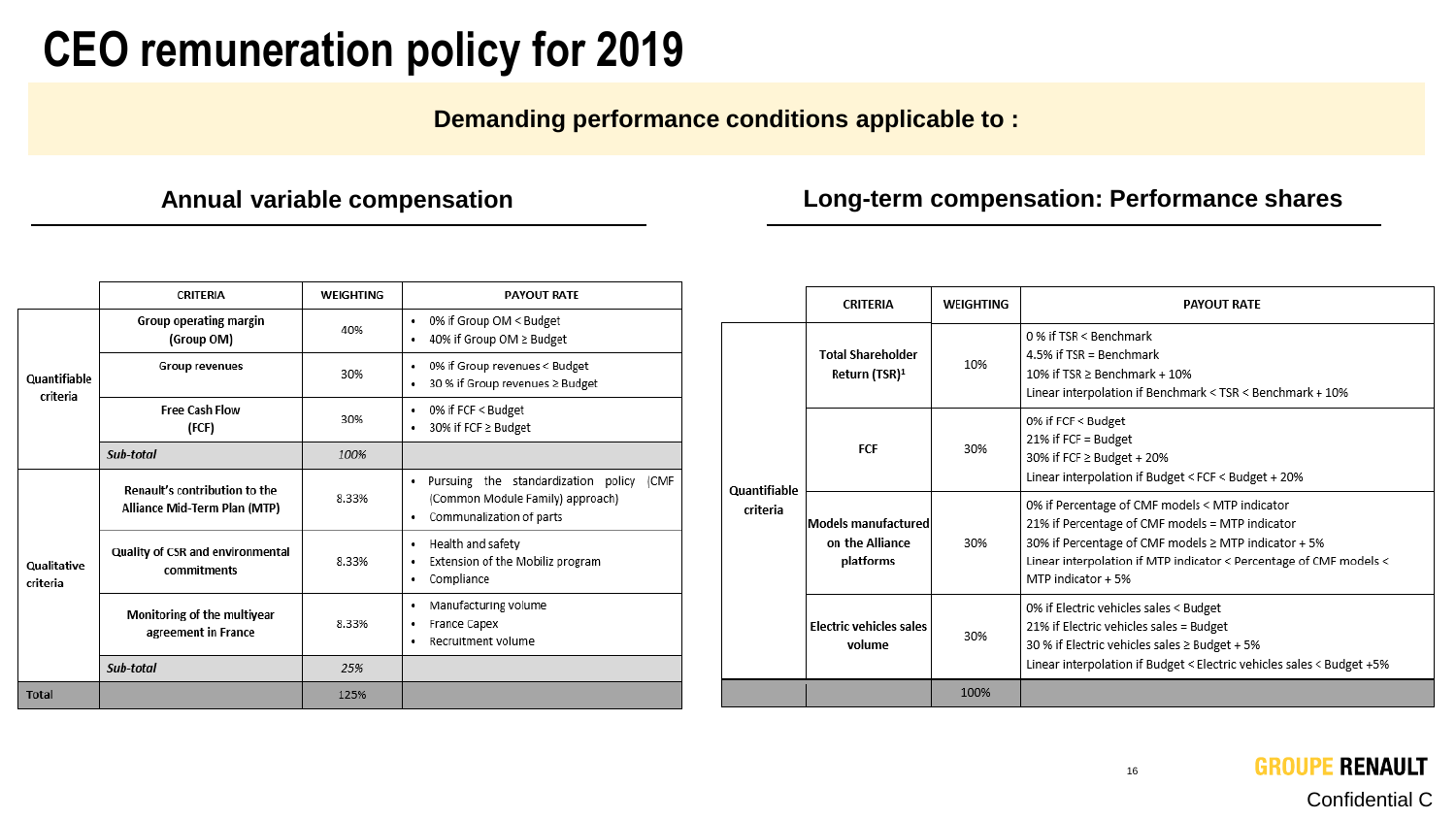

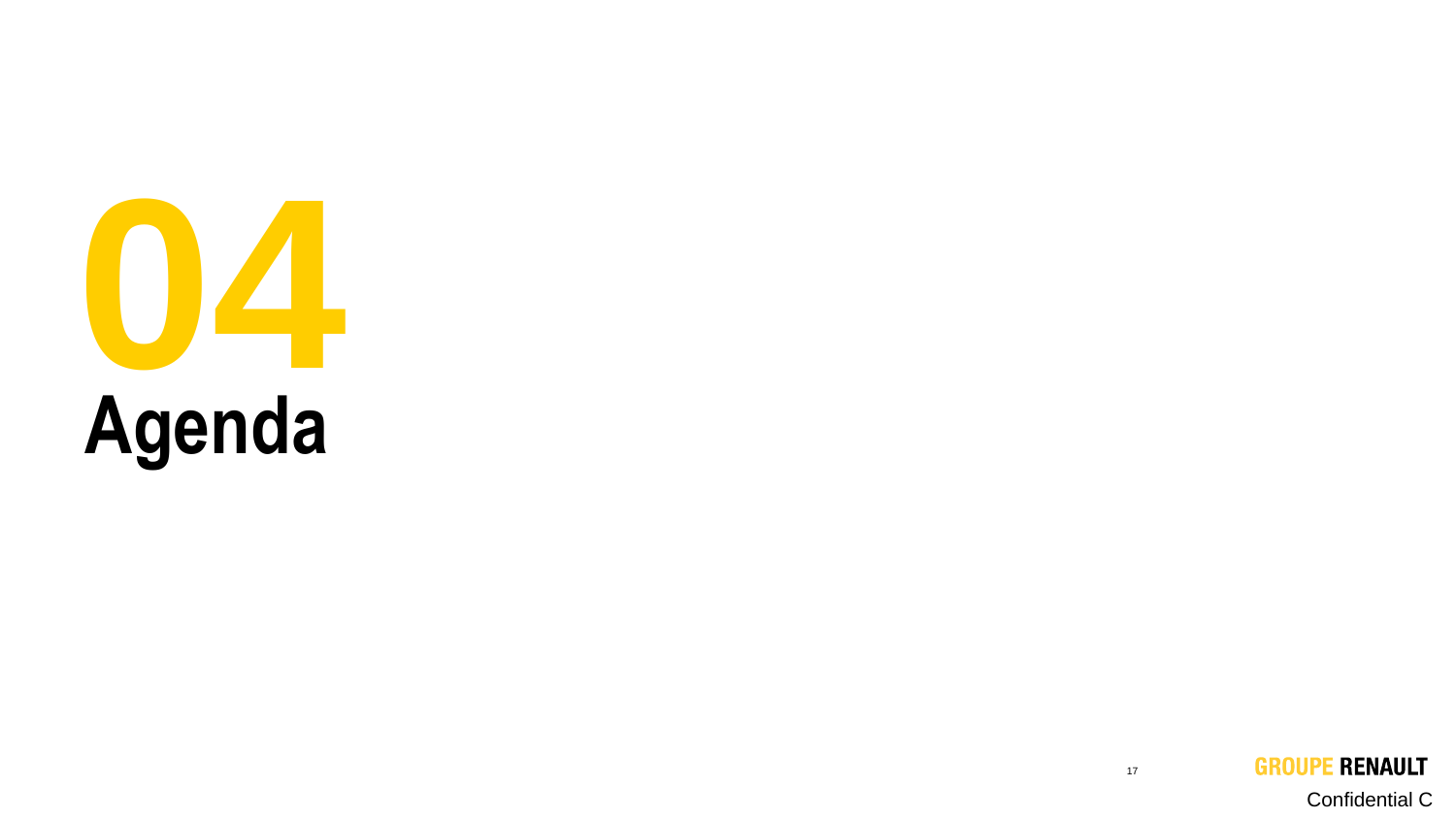### **Resolutions proposed to the AGM vote**

#### **RESOLUTIONS ON FINANCIAL STATEMENTS**

- Approval of annual and consolidated financial statements for the 2018 financial year
- Allocation of net profits for the 2018 financial year and dividend payment
- Statutory Auditors' report on the information used to determine the compensation for participating shares

#### **RESOLUTIONS ON RELATED-PARTY AGREEMENTS**

- Approval of the Statutory Auditors' special report on related-party agreements and undertakings
- Approval of the second amendment to the Master Cooperation Agreement entered into between Renault, Nissan, Daimler, RNBV and Mitsubishi, dated October 3, 2018

#### **RESOLUTIONS ON APPOINTMENTS**

- Ratification of the co-optations of Mr. Thomas Courbe and Mr. Jean-Dominique Senard as Directors
- Appointment of Mrs. Annette Winkler as Director

#### **RESOLUTIONS ON CORPORATE OFFICERS' COMPENSATION**

#### **Mr. Ghosn:**

#### **Mr. Senard:**

2019

- Approval of the compensation components for 2018
- Approval of the compensation policy for 2019

#### **RENEWAL OF THE AUTHORIZATIONS FOR THE SHARE BUYBACK PROGRAM**

- Authorization granted to the Board of Directors to buy-back shares
- Authorization granted to the Board of Directors to reduce the Company's share capital by cancelling treasury shares

#### **RENEWAL OF THE AUTHORIZATION TO ALLOCATE FREE PERFORMANCE SHARES**

• Authorization granted to the Board of Directors to allocate free existing or new Company shares to employees and to corporate officers of the Company and of Groupe Renault companies, waiving shareholders' preferential subscription rights

• Approval of the compensation policy for

#### **Mr. Bolloré:**

• Approval of the compensation policy for 2019

- Approval of the non-compete agreement entered into with Mr. Bolloré (relatedparty agreement)
- Approval of Mr. Bolloré's top-up pension scheme (related-party agreement)

18

**GROUPE RENAULT**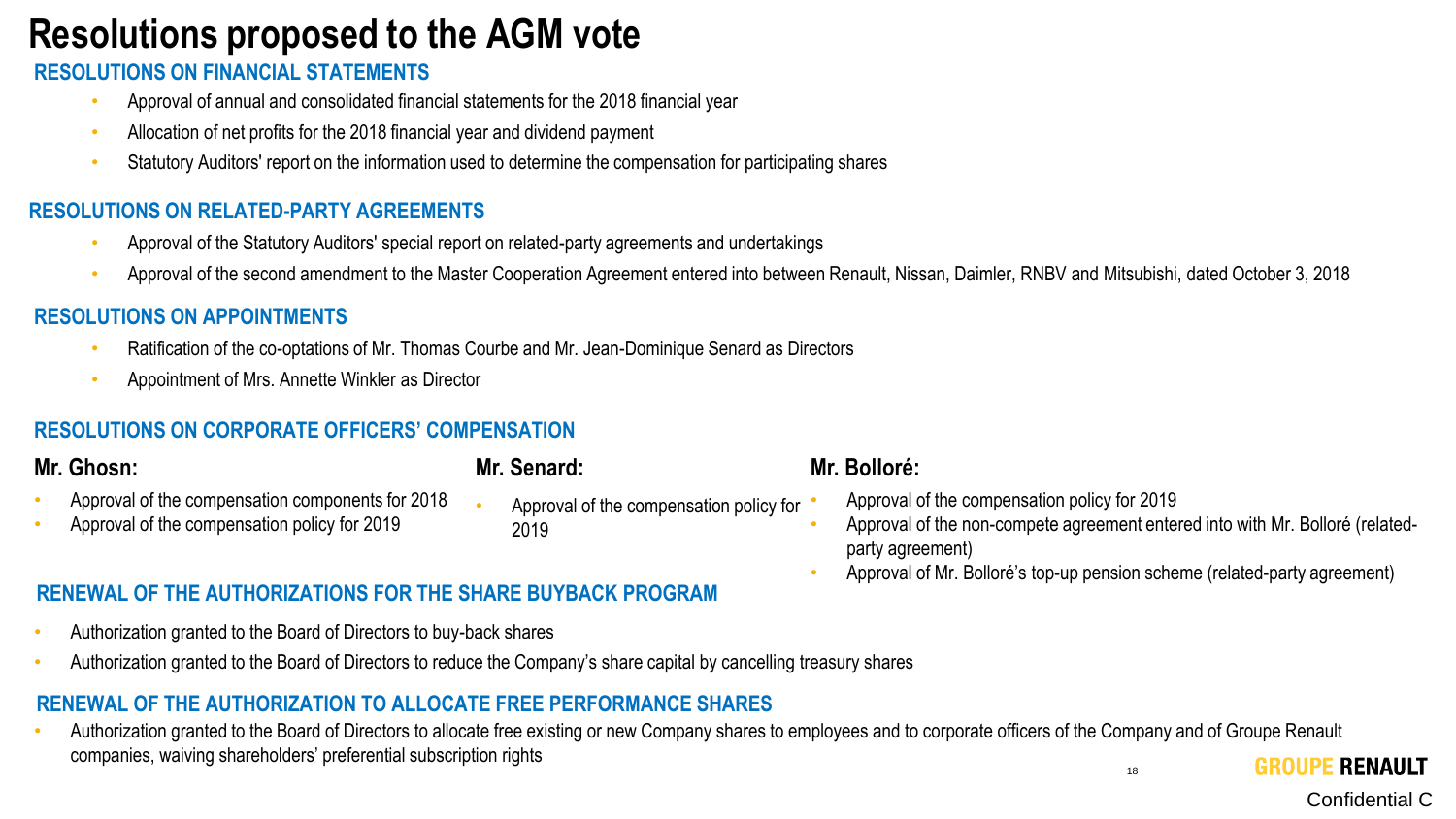